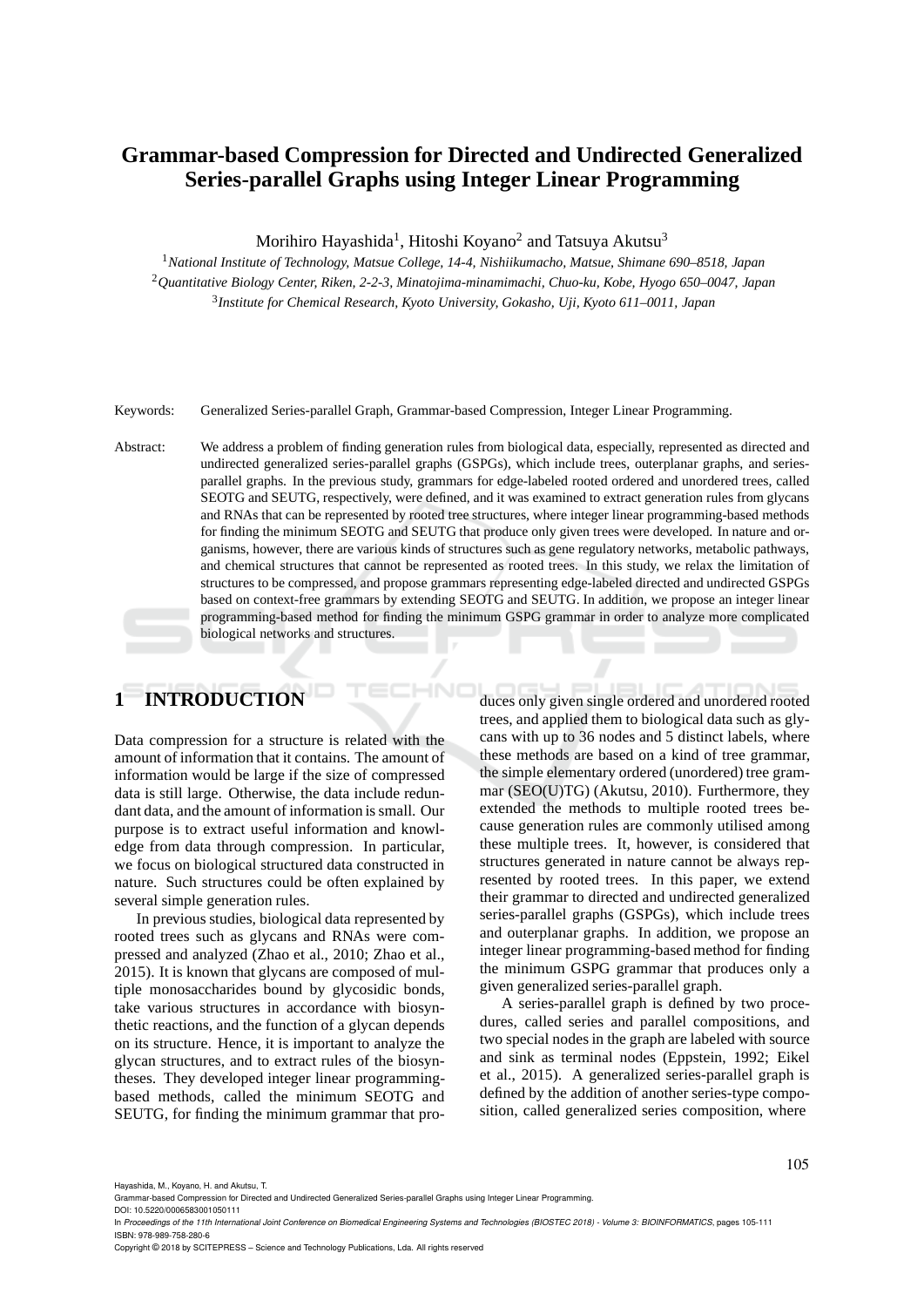the shared node between two composed graphs is labeled with a terminal node (Korneyenko, 1994). Ho et al. proposed a decomposition method for GSPGs using many processors in parallel (Ho et al., 1999). However, it is not guaranteed that their method always finds the minimum decomposition tree. It has been proved that the problem of finding the minimum SEO(U)TG for a given rooted tree is NP-hard (Akutsu, 2010). Hence, the problem of finding the minimum grammar for a given GSPG is also NP-hard, and it means that there does not exist any polynomial time algorithm for finding the minimum GSPG grammar.

Since production rules of a SEO(U)TG can be regarded as two types of series compositions in GSPGs, we define a grammar by adding a production rule corresponding to the parallel composition to their grammar, and develop an integer linear programmingbased method for finding the minimum GSPG grammar.

### **2 METHOD**

We briefly review the simple elementary ordered (unordered) tree grammar (SEO(U)TG) and the integer linear programming-based methods for finding the minimum SEOTG and SEUTG, and propose grammars for edge-labeled directed and undirected generalized series-parallel graphs (GSPGs) and an integer linear programming-based method for finding the minimum GSPG grammar.

### **2.1 SEOTG and SEUTG**

SEOTG and SEUTG are context-free grammar (CFG)-like grammars for edge-labeled ordered and unordered rooted trees, respectively. In CFG, a nonterminal symbol is replaced with several (non)terminal symbols (Hopcroft et al., 2001). In SEO(U)TG, an edge having a nonterminal symbol is replaced with one or two edges having (non)terminal symbols. SEOTG and SEUTG are defined as follows.

**Definition 1** (Simple Elementary Ordered Tree Grammar (SEOTG))**.** *A SEOTG is defined as 4-tuple (*Σ*,* Γ*, S,* ∆*), where* Σ *is a set of terminal symbols,* Γ *is a set of nonterminal symbols, S is a start nonterminal symbol in* Γ*, and* ∆ *is a set of production rules (R1), (R1t), (R2), (R2t), (R3), (R3r), (R3l) as shown in Fig. 1.*

**Definition 2** (Simple Elementary Unordered Tree Grammar (SEUTG))**.** *A SEUTG is defined as 4-tuple (*Σ*,* Γ*, S,* ∆*) where* Σ *is a set of terminal symbols,* Γ *is a set of nonterminal symbols, S is a start nonterminal*





Figure 1: Three main types (R1), (R2), (R3) of production rules of SEOTG for rooted ordered trees. A black circle denotes a tag.



Figure 2: Example of a SEOTG with  $({a,b,c}, {S,A,B,C,D,E}, S,\Delta)$  and the tree generated by this grammar. (a) Production rules of ∆. (b) The derivation of the generated tree.

#### *symbol in* Γ*, and* ∆ *is a set of production rules (R1), (R1t), (R2), (R2t), (R3), (R3r).*

It is noted that (R3r) becomes equivalent to (R3l) because the edge order is ignored.

These production rules do not construct any cycle but trees. A tree generated from a nonterminal symbol by SEOTG and SEUTG has at most two special nodes, its root and a tag node, where a tag means a terminal node to which another tree structure can be attached.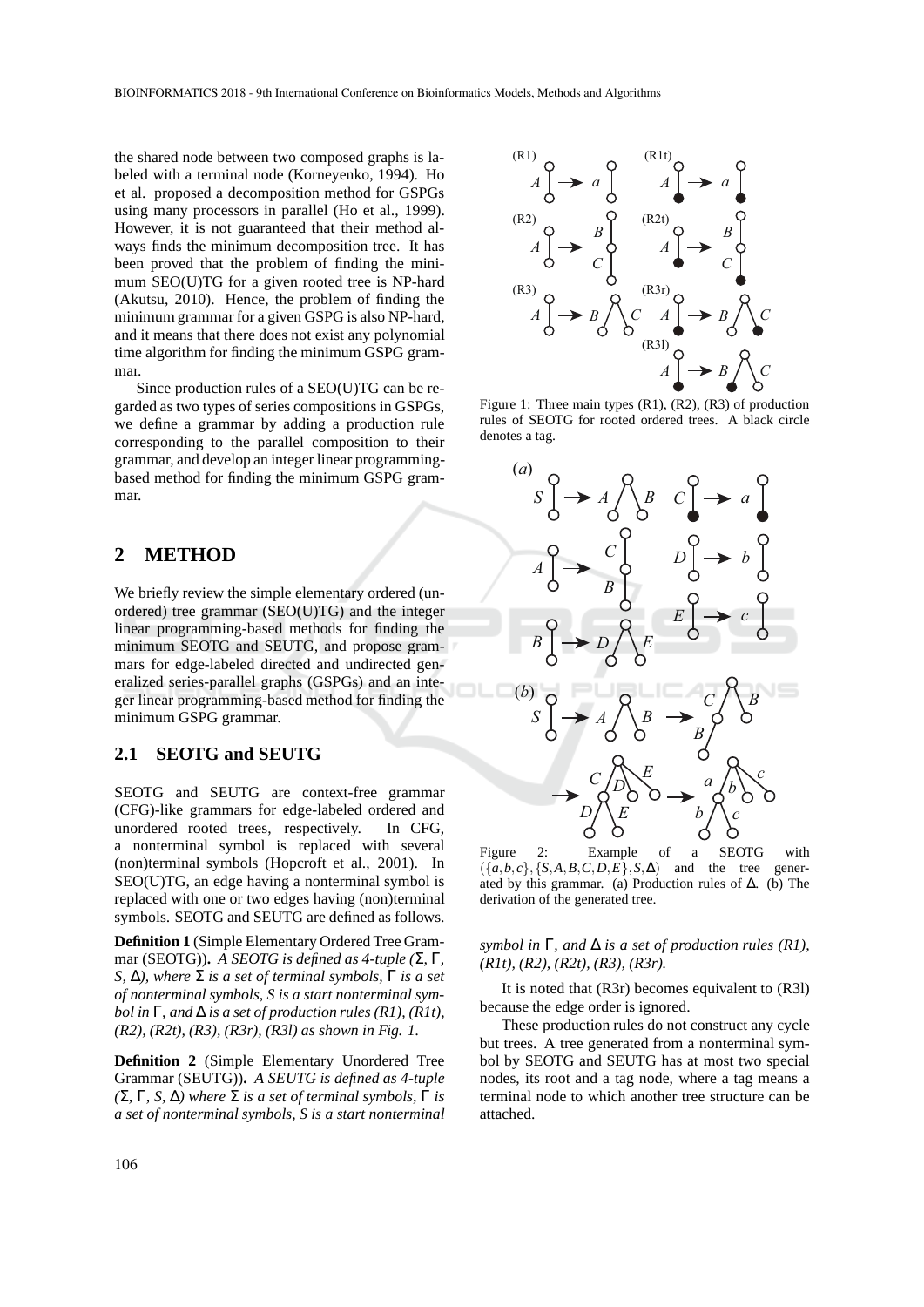Fig. 2 shows an example of a SEOTG with  $({a,b,c}, {S,A,B,C,D,E}, S, \Delta)$ , and the tree generated by the grammar, where  $\Delta$  is shown in Fig. 2(a). The generation starts from *S*, production rules are applied to edges with nonterminal symbols, and the tree with only terminal symbols is generated (see Fig.  $2(b)$ ).

#### **2.2 The Minimum SEOTG and SEUTG**

We can obtain a clue of generation mechanisms of biological structures by finding the minimum grammar. For a rooted ordered tree *T*, the following integer linear programming problem was formulated for finding the minimum SEOTG that produces only the tree *T*.

Minimize 
$$
\sum_{u \in U} p_u
$$
  
\nSubject to  
\n $x_{i, e, j, j} = 1$  for all  $i, j \in ch(i) (|ch(j)| = 0)$ ,  
\n $x_{i, j, j, j} = 1$  for all  $i, j \in ch(i) (|ch(j)| > 0)$ ,  
\n $x_{1, e, ch(1), rch(1)} = 1$ ,  
\n $x_{i, e, h, k} \le \sum_{i=h} y_{i, e, h, l, k} + \sum_{t \in I(T_{i, e, h, k})} z_{i, e, h, k, t}$   
\nfor all  $i, h \le k \in ch(i)$ ,  
\n $y_{i, e, h, l, k} \le \frac{1}{2} (x_{i, e, h, l} + x_{i, e, l+1, k})$   
\nfor all  $i, h \le l < k \in ch(i)$ ,  
\n $z_{i, e, h, k, t} \le \frac{1}{2} (x_{i, t, h, k} + x_{t, e, lch(t), rch(t)})$   
\nfor all  $i, h \le k \in ch(i), t \in I(T_{i, e, h, k})$ ,  
\n $x_{i, j, h, k} \le \sum_{l=h} y_{i, j, h, l, k} + \sum_{t \in anc(j)} z_{i, j, h, k, t}$   
\nfor all  $i, h \le k \in ch(i), j \in I(T_{i, e, h, k})$ ,  
\n $y_{i, j, h, l, k} \le \frac{1}{2} (x_{i, e, h, l} + x_{i, j, l+1, k})$   
\nfor all  $i, h \le l < k \in ch(i), j \in I(T_{i, e, h, l})$ ,  
\n $y_{i, j, h, l, k} \le \frac{1}{2} (x_{i, j, h, l} + x_{i, e, l+1, k})$   
\nfor all  $i, h \le l < k \in ch(i), j \in I(T_{i, e, h, l})$ ,  
\n $z_{i, j, h, k, t} \le \frac{1}{2} (x_{i, j, h, l} + x_{i, j, lch(t), rch(t)})$   
\nfor all  $i, h \le k \in ch(i), j \in I(T_{i, e, h, k})$ , <

where  $lch(i)$ ,  $rch(i)$ , and  $ch(i)$  denote the leftmost child of the node  $v_i$  in *T*, the rightmost child of  $v_i$ , and the set of child nodes of  $v_i$ , respectively.  $T_{i,t,h,k}$ denotes the subtree rooted at  $v_i$ , with the child nodes  $v_j$  ( $h \leq j \leq k$ ) and  $v_t$  labeled with a tag in *T*, which does not have a tag when  $t = ε$ .  $I(T)$  denotes the set of internal nodes, except for the root and leaves of tree *T*. *anc*(*j*) denotes the set of ancestor nodes of  $v_j$ , where  $j \notin anc(j)$  and  $anc(\varepsilon) = \emptyset$ .

Each variable of  $x_{i,j,h,k}, y_{i,j,h,l,k}, z_{i,j,h,k,t}$  takes either 0 or 1.  $x_{i,j,h,k} = 1$  if  $T_{i,j,h,k}$  is generated by the grammar,  $x_{i,j,h,k} = 0$  otherwise.  $y_{i,j,h,l,k} = 1$  if both of  $T_{i,j,h,l}$  and  $T_{i,j,l+1,k}$  are generated,  $y_{i,j,h,l,k} = 0$  otherwise.  $z_{i,j,h,k,t} = 1$  if both of  $T_{i,t,h,k}$  and  $T_{i,j,lch(t),rch(t)}$ are generated,  $z_{i,j,h,k,t} = 0$  otherwise.

In this formulation, the Euler string  $es(T)$  is used to determine if two edge-labeled rooted trees  $T_1$  and  $T_2$  are isomorphic to each other, where  $es(T)$  for a tree *T* is defined by the sequence of edge labels *l* and its opposite  $\overline{l}$ , along the depth-first search traversal of  $T$ (Akutsu, 2010). It is noted that for two edge-labeled rooted trees  $T_1$  and  $T_2$ ,  $T_1$  is isomorphic to  $T_2$  if (and only if)  $es(T_1) = es(T_2)$ . *U* denotes the set of all Euler strings for all connected subtrees of *T*. *S*(*u*) denotes the set of all subtrees  $T_{i,j,h,k}$  of  $T$  such that  $es(T_{i,j,h,k})$ is equivalent to *u*. Then,  $p_u = 1$  means that the minimum grammar generates the subtree corresponding to *u*, and  $\sum_{u \in U} p_u$  represents the number of nonterminal symbols.

Similarly to the minimum SEOTG, the minimum SEUTG was formulated.

# **2.3 Directed and Undirected Generalized Series-parallel Graph Grammars (GSPGGs)**

ATIONS Let  $G(V, E)$  be an undirected GSPG with a set V of nodes and a set *E* of edges labeled with  $l(e)$  for  $e \in E$ . For example, Fig. 4(a) shows the benzene ring, which is regarded as an undirected GSPG with six nodes and six edges, and is constructed by several series compositions after one parallel composition.

We define an undirected generalized seriesparallel graph grammar (GSPGG) as follows.

**Definition 3** (Undirected generalized series-parallel graph grammar)**.** *An undirected GSPGG is defined as 4-tuple (*Σ*,* Γ*, S,* ∆*), where* Σ *and* Γ *are sets of nonterminal and terminal symbols, every terminal symbol is an undirected labeled edge, S is a start nonterminal symbol, and* ∆ *is a set of production rules as shown in Fig. 3.*

In Fig. 3, a head and a tail of each arrow denote two terminal nodes of its edge. If the graph with only terminal symbols generated from a nonterminal symbol is symmetric, then the source and sink nodes can be changed to each other. White and black squares mean that in a production rule, the node with a white (black) square in the left-hand side corresponds to the node with a white (black) square in the right-hand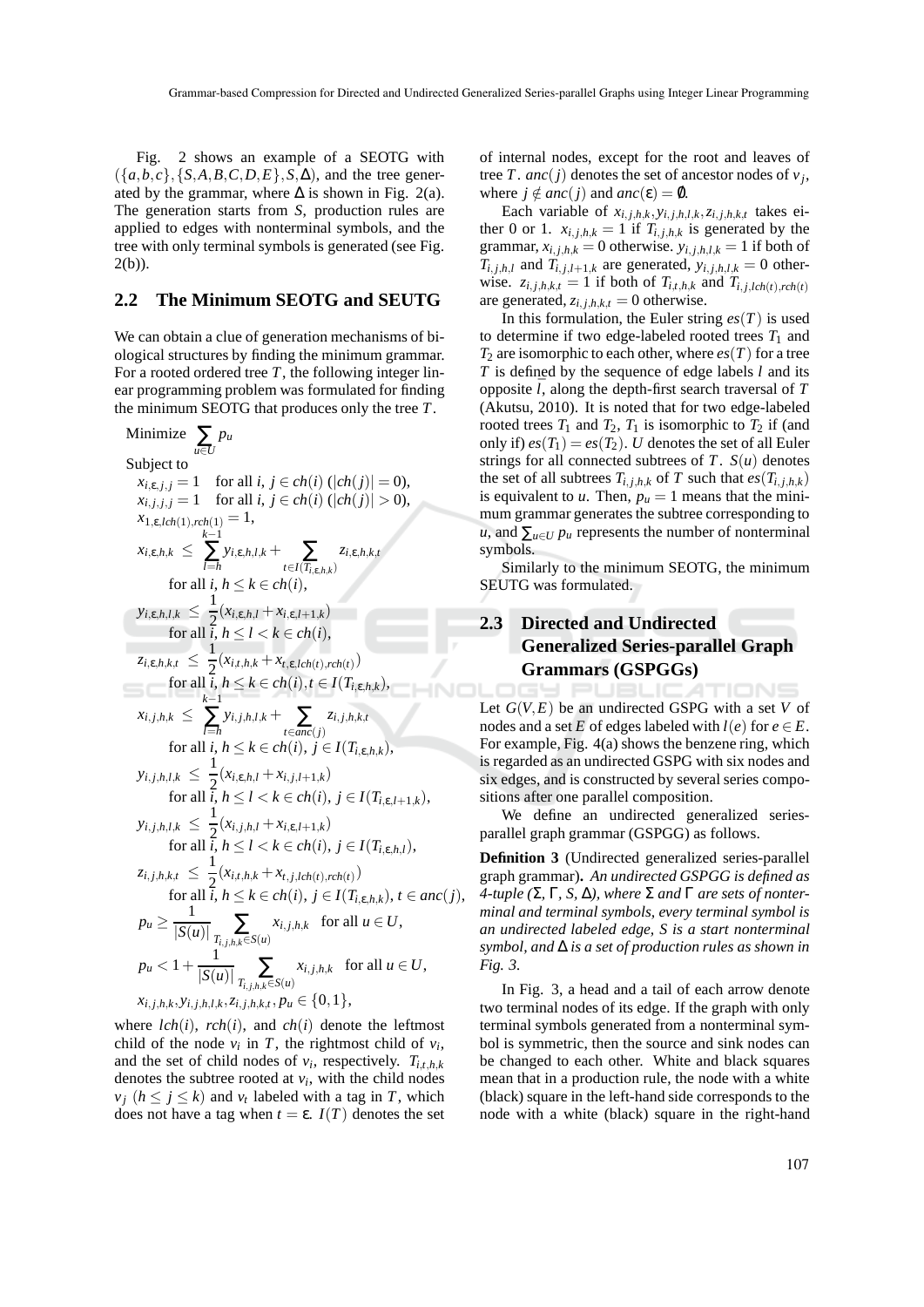

Figure 3: Four main types of production rules of undirected GSPGGs. A head and a tail of each arrow denote two terminal nodes of its edge. White and black squares mean that the node with a white (black) square in the left-hand side corresponds to the node with a white (black) square in the right-hand side.



Figure 4: Example of an undirected generalized seriesparallel graph and its grammar. (a) The benzene ring. (b) An undirected GSPGG of the benzene ring. (c) The derivation of the benzene ring using the grammar, where terminal symbol '*a*' denotes a bond with order 1.5 of the benzene ring.

side. In the production rule (R4a-d), an edge between the source and sink nodes is replaced with two edges, and a cycle is generated.

Fig. 4(b) shows an example of an undirected GSPGG that produces the benzene ring (Fig. 4(a)), where each bond in the benzene ring is represented as an edge with label '*a*' because six bonds are equivalent to each other. Fig. 4(c) shows the derivation of the benzene ring using the undirected GSPGG. The start symbol '*S*' is replaced with two nonterminal symbols '*A*' making a cycle. '*A*' is replaced with '*B*' and '*C*'. '*B*' is replaced with two '*C*'s. '*C*' is replaced with '*a*'. Then, the number of production rules is equal to the number of nonterminal symbols,  $|\Sigma| = 4$  ( $\Sigma = \{S, A, B, C\}$ ). For finding the minimum GSPGG, it is enough to find GSPGGs with the minimum number of nonterminal symbols.



Figure 5: Production rules of replacement of a nonterminal symbol with a terminal symbol in directed GSPGGs. In each production rule, the arrow in the right-hand side denotes a directed edge.

Similarly to the definition of undirected GSPGGs, we define a directed GSPGG as follows.

**Definition 4** (Directed generalized series-parallel graph grammar)**.** *A directed GSPGG is defined as 4 tuple (*Σ*,* Γ*, S,* ∆*), where* Σ *and* Γ *are sets of nonterminal and terminal symbols, every terminal symbol is a directed labeled edge, S is a start nonterminal symbol,* ∆ *is a set of the same types of production rules of undirected GSPGGs except (R1), and (R1) is replaced with (R1a-b) as shown in Fig. 5.*

Fig. 6 shows an example of a directed GSPG and its grammar that produces only the graph, where the chemical structure of the purine (Fig.  $6(a)$ ) is transformed to a directed graph as shown in Fig. 6(b). If it is transformed to an undirected graph, two endpoints of a terminal symbol cannot be distinguished, and atom types are not determined in the graph produced by an undirected GSPGG.

### **2.4 The Minimum Directed and Undirected GSPGGs**

Let  $G(V, E)$  be a directed (undirected) GSPG with a set *V* of nodes and a set *E* of labeled edges. To consider all combinations of compositions of subgraphs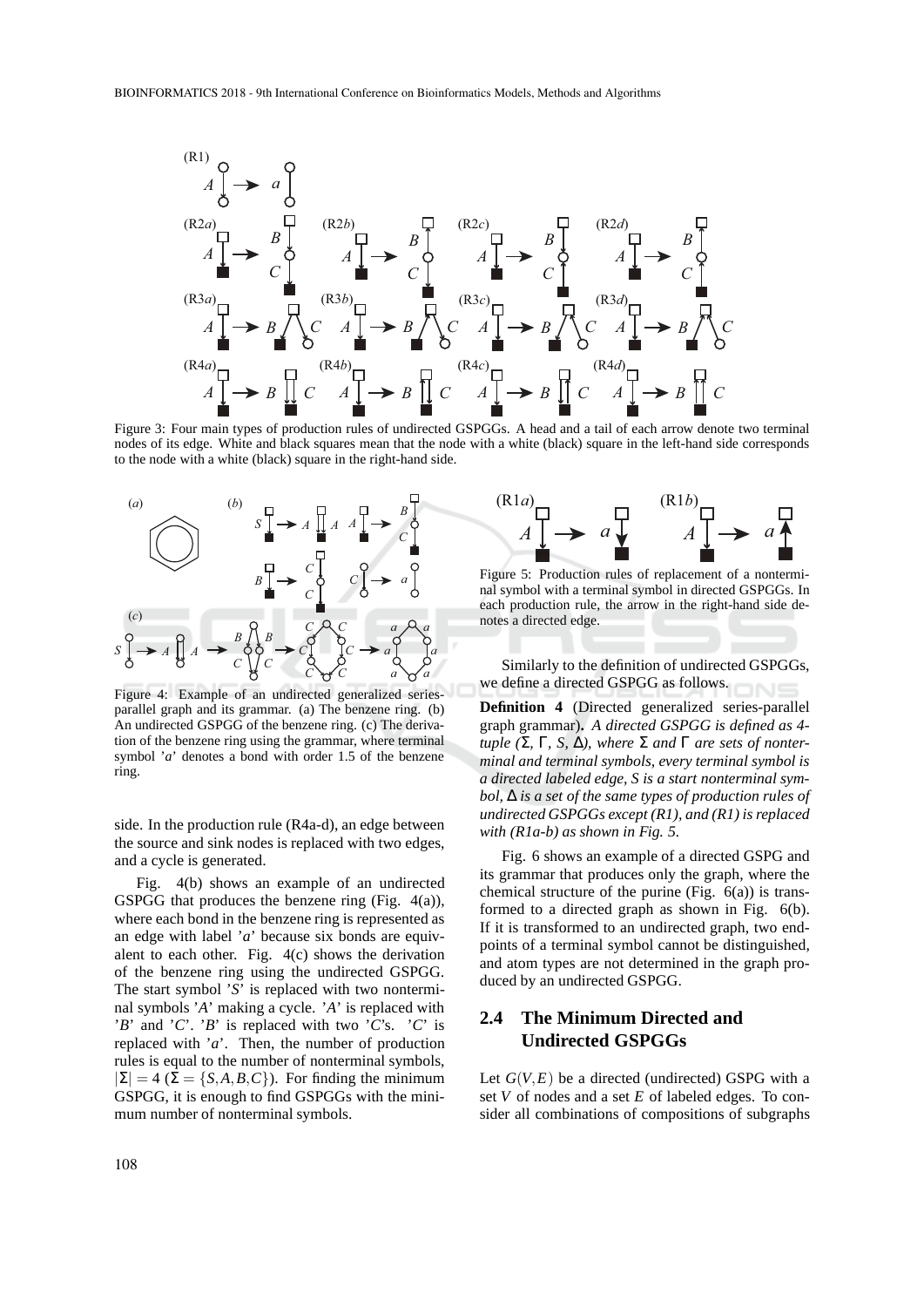

Figure 6: Example of a directed generalized series-parallel graph and its directed GSPGG. (a) The purine. (b) A transformed directed graph. (c) A directed GSPGG that generates the graph (b).

of *G*, we repeatedly partition subgraphs into two connected components until only edges remain. A GSPG has two terminal nodes, whereas *G* does not have any terminal node. Hence, we require that a partitioned subgraph has at most two terminal nodes. Suppose that  $G_{i,S,i,T}$  represents a connected subgraph with terminal nodes *i* and *j*, where *S* and *T* are subsets of adjacent nodes of *i* and *j*, respectively. If a partitioned subgraph has one terminal node, we represent the subgraph as  $G_{i,S}$ ,  $G_{i,S,\epsilon,0}$ , or  $G_{\epsilon,0,i,S}$ . *G* is also represented as  $G_{\varepsilon, \emptyset, \varepsilon, \emptyset}$ . If  $G_{i, S, j, T}$  is isomorphic to  $G_{i', S'}$  except node *j*, and is generated by a production rule, then  $G_{i',S'}$  is also generated by the same production rule.

A subgraph with at most two terminal nodes can be partitioned into two subgraphs with one or two terminal nodes.

Fig. 7 shows an example of an undirected GSPG



Figure 7: Example of an undirected GSPG and its partitioning. (a) An example graph *G* with five nodes. (b) The partitioned graphs  $G_{4,\{3\}}$  and  $G_{4,\{5\}}$  at node 4 of *G*. (c) The partitioned graphs  $G_{3,\{1,2\}}$  and  $G_{3,\{4\},4,\{3\}}$  at node 3 of  $G_{4,\{3\}}$ . (d) The partitioned graphs  $G_{1,\{2\},3,\{2\}}$  and  $G_{1,\{3\},3,\{1,4\}}$  at nodes 1 and 3 of *G*. (e) The partitioned graphs  $G_{1,\{3\},3,\{1\}}$ and  $G_{3,\{4\}}$  at node 3 of  $G_{1,\{3\},3,\{1,4\}}$ . A black circle denotes a terminal node.

*G* with five nodes and its partitioning. *G* is partitioned into two subgraphs  $G_{4, {3}}$  and  $G_{4, {5}}$  at node 4 that does not belong to any cycle as shown in Fig. 7(b). If a node to be partitioned does not belong to any cycle, only the node can be a new terminal node. Then, production rules of (R2) and (R3) can be constructed, and *G* is generated from  $G_{4,\{3\}}$  and  $G_{4,\{5\}}$  by series compositions. In Fig. 7(c), we cannot partition  $G_{4,3}$ at node 1 or 2 because two connected components are not generated.  $G_{4,\{3\}}$  is partitioned into  $G_{3,\{1,2\}}$  and  $G_{3,\{4\},4,\{3\}}$  at node 3. Then, production rules of (R2) and  $(R3)$  can be constructed, and  $G_{4,\{3\}}$  is generated from  $G_{3,\{1,2\}}$  and  $G_{3,\{4\},4,\{3\}}$  by series compositions. On the other hand, if a node to be partitioned belongs to only a cycle, another node belonging to the cycle is needed. In Fig. 7(d), *G* is partitioned into  $G_{1,\lbrace 2\rbrace,3,\lbrace 2\rbrace}$ and  $G_{1,\{3\},3,\{1,4\}}$  at nodes 1 and 3. Then, a production rule of  $(R4)$  can be constructed, and *G* is generated from  $G_{1,\{2\},3,\{2\}}$  and  $G_{1,\{3\},3,\{1,4\}}$  by parallel composition. In Fig. 7(e),  $G_{1,\{3\},3,\{1,4\}}$  cannot be partitioned at node 4 because only subgraphs with at most two terminal nodes are allowed. Hence,  $G_{1,\{3\},3,\{1,4\}}$ is partitioned into  $G_{1,\{3\},3,\{1\}}$  and  $G_{3,\{4\}}$  at node 3. Then, a production rule of (R3) can be constructed, and  $G_{1,\{3\},3,\{1,4\}}$  is generated from  $G_{1,\{3\},3,\{1\}}$  and *G*3,{4} by generalized series composition.

Suppose that  $I(G)$  is a set of indices  $(i, S, j, T)$ of all subgraphs  $G_{i,S,j,T}$  of  $G$  obtained by repeatedly partitioning,  $S(G)$  is a set of all distinct subgraphs  $G_{i,S,j,T}$ , and  $\mathcal{L}(u)$  is a set of all sub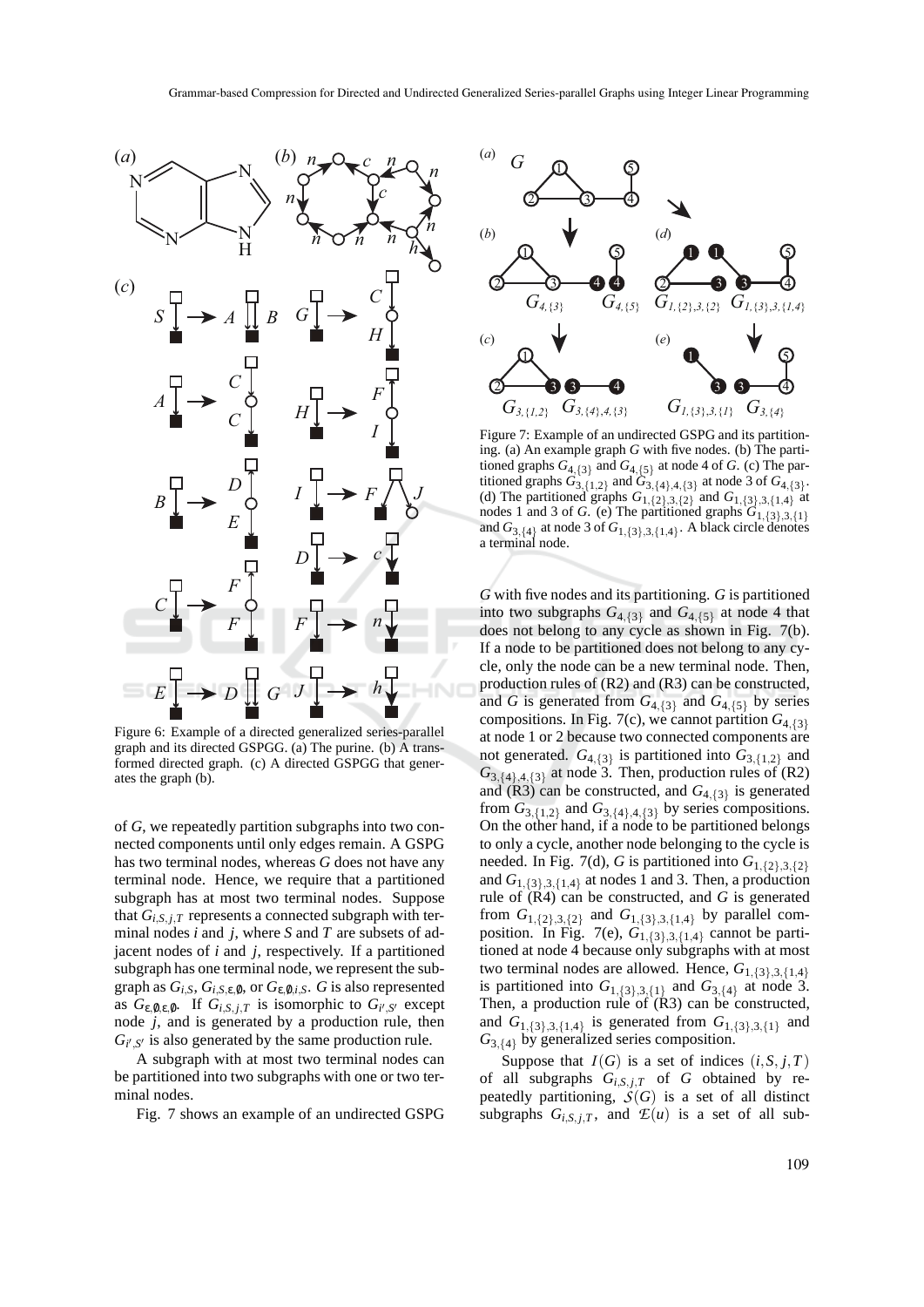graphs  $G_{i,S,j,T}$  that are isomorphic to *u*. Consider the case that  $G_{i,S,j,T}(V_{i,S,j,T}, E_{i,S,j,T})$  is correctly partitioned into  $G_{i',S',i',T'}(V_{i',S',i',T'}, E_{i',S',i',T'})$ partitioned into  $G_{i',S',j',T'}(V_{i',S',j',T'}, E_{i',S',j',T'})$ and  $G_{i'',S'',j'',T''}(V_{i'',S'',j'',T''},E_{i'',S'',j'',T''}).$  Let  $C(G_{i,S,j,T})$  be a set of all index com- $(i', S', j', T', i'', S'', j'', T'')$  that  $V_{i',S',j',T'} \cup V_{i'',S'',j'',T''} = V_{i,S,j,T}, V_{i',S',j',T''} \cap$  $V_{i'',S'',j'',T''} = \{i,j\},\ E_{i',S',j',T'} \cup E_{i'',S'',j'',T''} = E_{i,S,j,T},$  $E_{i',S',j',T'} \cap E_{i'',S'',j'',T''} = 0, E_{i',S',j',T'} \neq 0,$  and  $E_{i'',S'',j'',T''} \neq \emptyset$  in such cases. Then, we propose the following integer linear programming formulation for finding the minimum directed and undirected GSPGGs that produce only a given generalized series-parallel graph *G*.

Minimize  $\sum$ *pu <sup>u</sup>*∈*S*(*G*) Subject to  $x_{\varepsilon,0,\varepsilon,0}=1,$  (1)  $x_{i,S,j,T} = 1$  $f(x) = \inf (i, S, j, T) \in I(G) \text{ s.t. } |E_{i, S, j, T}| = 1,$  (2)  $x_{i,S,j,T} \leq \sum_{(i',S',j',T',i'',S'',j'',T'') \in C(G_{i,S,j,T})}$ *yi* ′ ,*S* ′ , *j* ′ ,*T* ′ ,*i* ′′ ,*S* ′′ , *j* ′′ ,*T* ′′ for all  $(i, S, j, T) \in I(G)$  s.t.  $|E_{i, S, j, T}| \ge 2$ , (3) 1  $y_{i',S',j',T',i'',S'',j'',T''} \leq$  $\frac{1}{2}(x_{i'}, s', j', T' + x_{i''}, s'', j'', T'')$ for all  $(i', S', j', T', i''', S'', j'', T'') \in C(G_{i,S,j,T}),$  (4)  $p_u \geq \frac{1}{|E|} \sum_{G_{i,S,j,T} \in \mathcal{E}(u)}$  $x_{i,S,j,T}$  for all  $u \in S(G)$ , (5)  $p_u < 1 + \frac{1}{|E|} \sum_{G_{i,S,j,T} \in E(u)}$  $x_{i,S,j,T}$  for all  $u \in S(G)$ ,(6)  $x_{i,S,j,T}, y_{i',S',j',T',i'',S'',j'',T''}, p_u \in \{0,1\}.$ TECHNO

In this formulation,  $x_{i,S,j,T} = 1$  if  $G_{i,S,j,T}$  is generated by the minimum GSPGG, otherwise 0. In the minimum SEO(U)TG, the Euler string is used to determine whether or not partitioned subtrees are isomorphic. However, it cannot be used for GSPGs, and we must investigate whether or not  $G_{i,S,i,T}$  is isomorphic to  $G_{i',S',j',T'}$ . Eqs. (5) and (6) represent that  $p_u = 1$  for  $u \in S(G)$  if and only if a subgraph  $G_{i,S,j,T}$  isomorphic to *u* is generated by the minimum GSPGG, otherwise 0. The objective function indicates the number of nonterminal symbols in the grammar, and the integer linear programming problem finds the minimum GSPGG. Eq. (1) represents that  $G$  is constructed by the grammar. Eq.  $(2)$  represents that each edge in *G* is constructed by the grammar. Eq. (3) represents that  $G_{i,S,i,T}$  is constructed by some production rule. Eq. (4) represents that a production rule can be candidate in the grammar if both of  $G_{i',S',j',T'}$  and  $G_{i'',S'',j'',T''}$  are constructed by the grammar. Since the problem of finding the minimum directed and undirected GSPGGs that produce only a given GSPG is NP-hard, it is reasonable to solve it by utilising integer linear programs.

### **3 CONCLUSION**

In this paper, we proposed the definition of directed and undirected generalized series-parallel graph (GSPG) grammars, and an integer linear programming-based method for finding the minimum GSPG grammar that produces only a given GSPG. It has been proved that any outerplanar graph is a GSPG. We can find the minimum grammar for trees, outerplanar graphs, and GSPGs. As future work, we would like to apply our method to biological structured data, and extract production rules to construct the structure. Our integer linear programming formulation can take exponential time of the size of a GSPG. Hence, we would like to analyze the time complexity for the case that the degree of every node is less than a constant value. Furthermore, we would like to uncover what kind of graphs other than trees and outerplanar graphs can be handled by directed and undirected GSPGGs.

### **ACKNOWLEDGEMENTS**

This work was partially supported by Grants-in-Aid #16K00392, #16KT0020, and #26240034 from JSPS, Japan.

## **REFERENCES**

- Akutsu, T. (2010). A bisection algorithm for grammarbased compression of ordered trees. *Information Processing Letters*, 110:815–820.
- Eikel, M., Scheideler, C., and Setzer, A. (2015). Minimum linear arrangement of series-parallel graphs. *Lecture Notes in Computer Science*, 8952:168–180.
- Eppstein, D. (1992). Parallel recognition of series-parallel graphs. *Information and Computation*, 98:41–55.
- Ho, C., Hsieh, S., and Chen, G. (1999). Parallel decomposition of generalized series-parallel graphs. *Journal of Information Science and Engineering*, 15:407–417.
- Hopcroft, J., Motwani, R., and Ullman, J. (2001). *Introduction to Automata Theory, languages, and Computation*, chapter Chapter 5: Context-Free Grammars and Languages, pages 169–218. Addison-Wesley, Boston, 2 edition.
- Korneyenko, N. (1994). Combinatorial algorithms on a class of graphs. *Discrete Applied Mathematics*, 54:215–217.
- Zhao, Y., Hayashida, M., and Akutsu, T. (2010). Integer programming-based method for grammar-based tree compression and its application to pattern extraction of glycan tree structures. *BMC Bioinformatics*, 11(Suppl 11):S4.